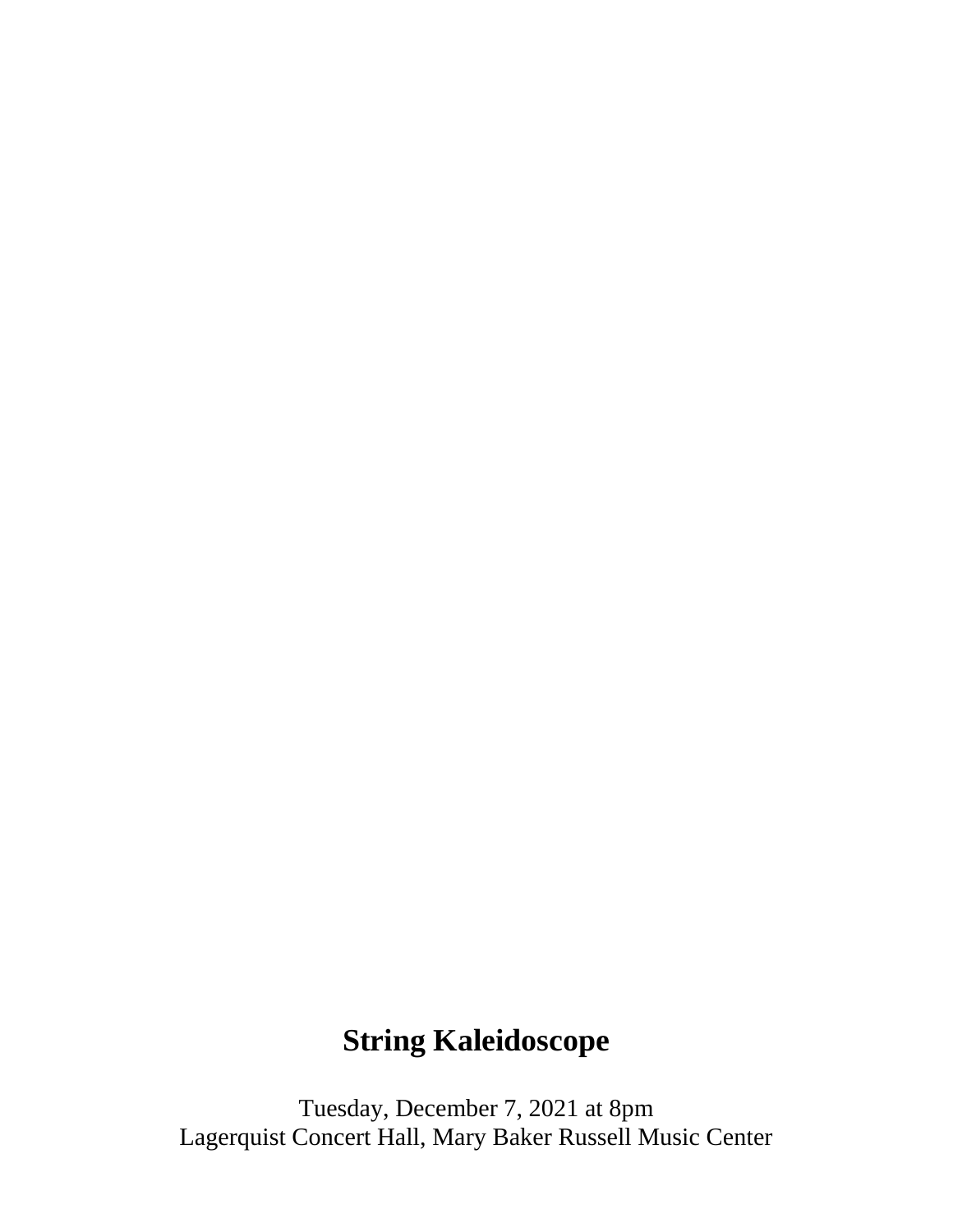Pacific Lutheran University School of Arts and Communication / Department of Music presents

## **String Kaleidoscope**

featuring students of Korine Fujiwara, Rowena Hammill, Anna Jensen, and Svend Rønning

> assisted by Robert Jorgensen and Amy Boers, *piano*

Tuesday, December 7, 2021 at 8pm Lagerquist Concert Hall, Mary Baker Russell Music Center

Welcome to Lagerquist Concert Hall.

**Masks must be worn at all times while indoors and for the duration of the performance.** Please disable the audible signal on all watches and cellular phones for the duration of the concert. Use of cameras, recording equipment and all digital devices is not permitted in the concert hall.

## **PROGRAM**

| Appassionato          |                                                              |                       |
|-----------------------|--------------------------------------------------------------|-----------------------|
|                       | Abbie Foulon, viola • Robert Jorgensen, piano                |                       |
| from Romeo and Juliet |                                                              | arr. Vadim Borisovsky |
|                       | Noatak Post, viola • Robert Jorgensen, piano                 |                       |
| Playera               |                                                              |                       |
|                       | Kayden Samanmit, violin • Robert Jorgensen, piano            |                       |
|                       |                                                              |                       |
|                       | Mya Sullivan, <i>violin</i> • Robert Jorgensen, <i>piano</i> |                       |
|                       |                                                              |                       |
|                       | Nathaniel Bratcher, cello • Robert Jorgensen, piano          |                       |
|                       |                                                              |                       |
|                       | Alyson Rake, viola • Robert Jorgensen, piano                 |                       |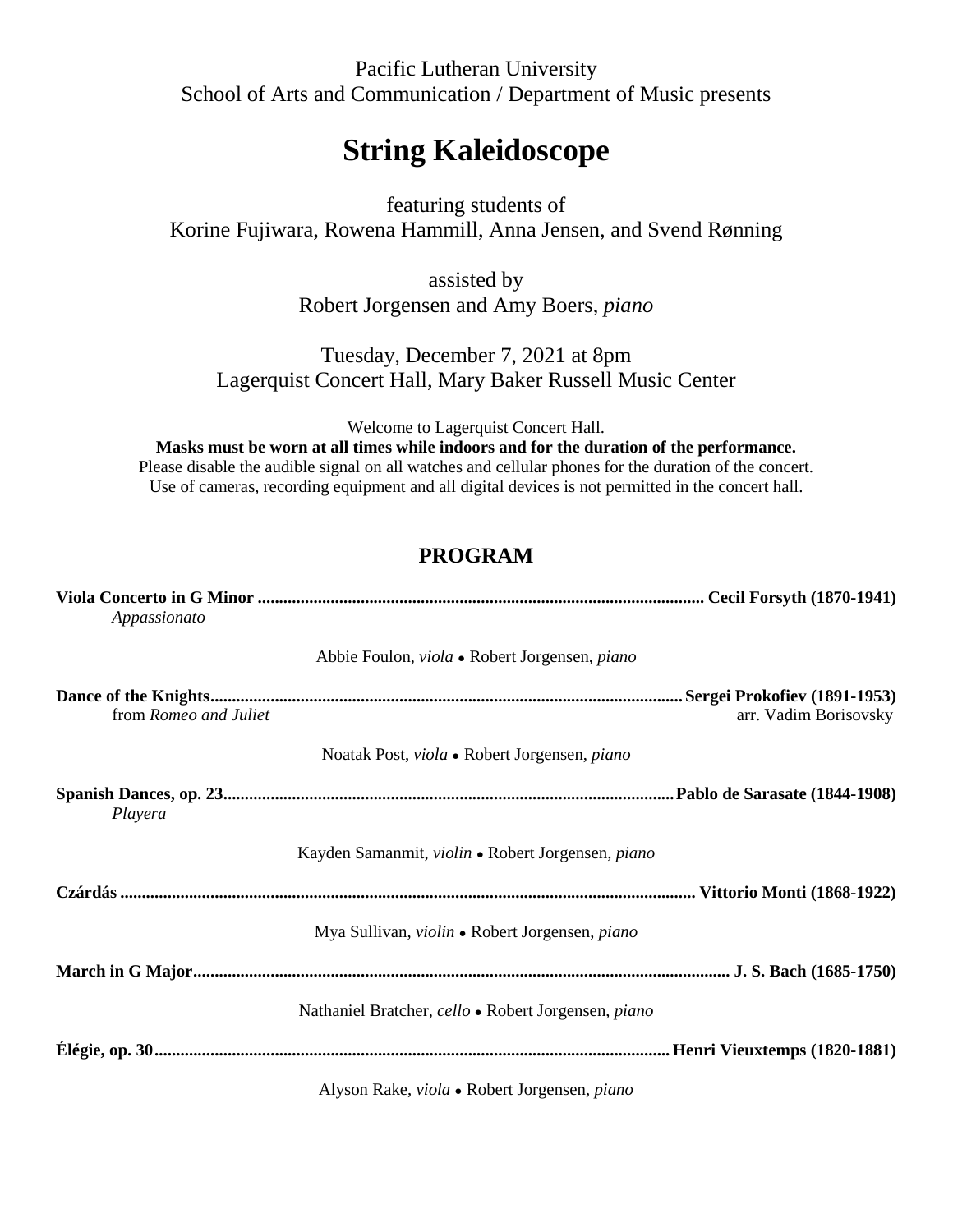|                                      | Marley Cochran, violin • Robert Jorgensen, piano              |  |
|--------------------------------------|---------------------------------------------------------------|--|
| Allegro aperto—Adagio—Allegro aperto |                                                               |  |
|                                      | Naomi Southard, violin • Robert Jorgensen, piano              |  |
|                                      |                                                               |  |
|                                      | Joy Han, violin • Robert Jorgensen, piano                     |  |
|                                      |                                                               |  |
|                                      | Marilyn Willis, viola • Robert Jorgensen, piano               |  |
| Allegro Moderato                     |                                                               |  |
|                                      | Campian Roberts, <i>double bass</i> • Amy Boers, <i>piano</i> |  |
| Largo<br>Allegro<br>Grave<br>Allegro |                                                               |  |

Kayden Samanmit, *violin*

## **About the Performers**

**Amy Boers** is one of the region's most sought-after collaborative artists. As such, she is well known as a pianist, coach, teacher and music director. She serves as collaborative artist with Pacific Lutheran University, Symphony Tacoma Chorus and Symphony Tacoma. Amy has conducted honor choirs, coached choral conductors, and most recently led workshops for choral conductors and collaborative artists across the Northwest and Canada. She lives in Milton with her husband Geoffrey.

**Nathaniel Bratcher** is a freshman from Tacoma, Washington. He has been playing cello for eight years and is part of PLU University Symphony Orchestra. He is currently majoring in cello performance and studying with Professor Rowena Hammill.

**Marley Cochran** is a senior at PLU working on her BA in holocaust and genocide studies with minors in sociology and religion. She is a member of the PLUSO studying with Dr. Svend Rønning.

**Abbie Foulon** is a junior from Puyallup, Washington. She is pursuing a major in nursing with a minor in music. A member of the University Symphony Orchestra, she has been playing viola for thirteen years and studies with Professor Korine Fujiwara. In her free time, she enjoys going on long walks, listening to music, and dancing poorly.

**Joy Han** is a third-year student from Tacoma, Washington. She is a composition music major and has played the violin for nine years and is currently studying with Dr. Svend Rønning. She wishes to become a producer and work with other artists to create varying types of media.